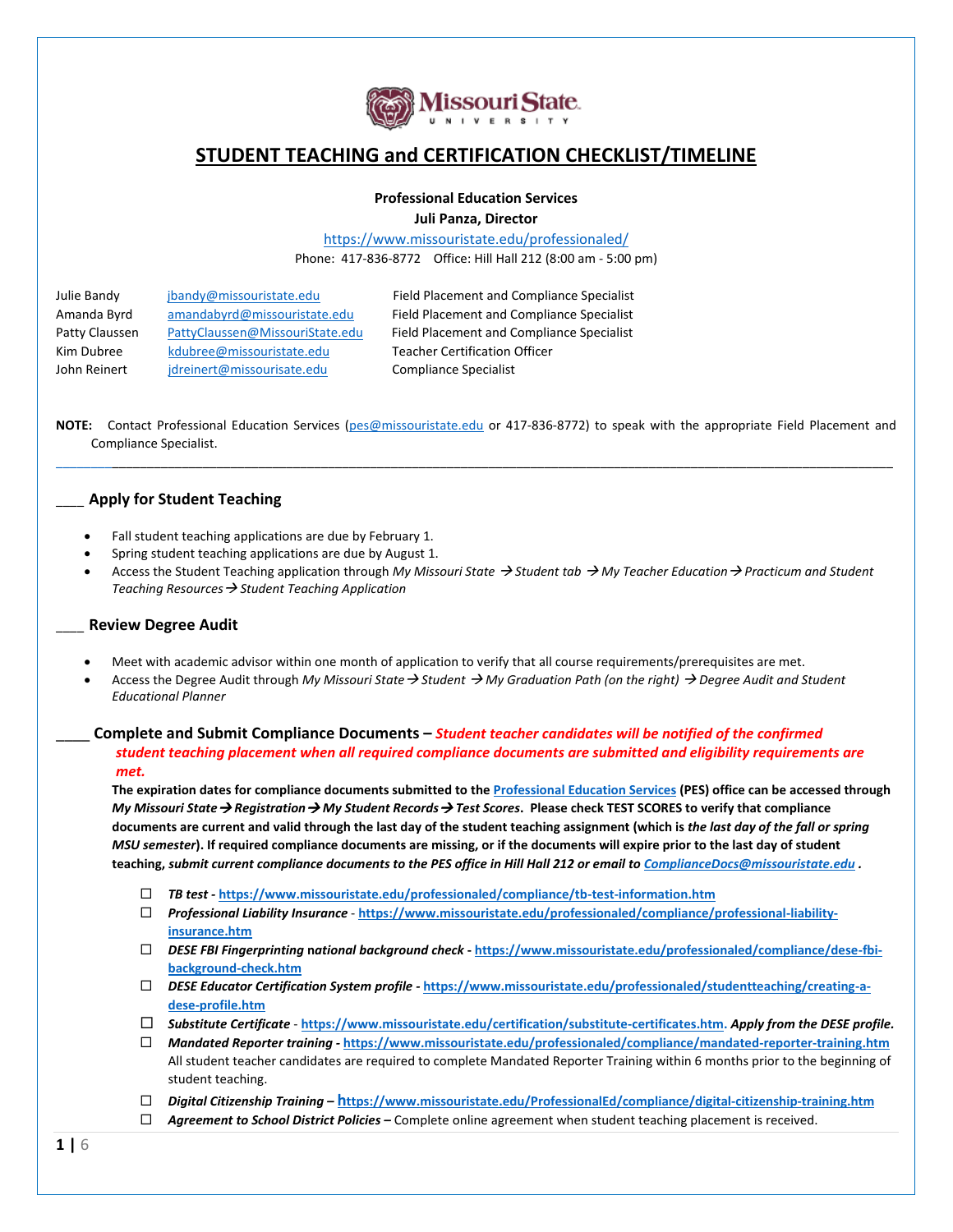| <b>COMPLIANCE DOCUMENTS</b>                                        | <b>Fall Student Teaching Due Dates</b><br><b>Following February 1st Application</b>                                                                                                                                                                                                                                                                                              | <b>Spring Student Teaching Due Dates</b><br><b>Following August 1st Application</b>                                                                                                                                                                                                                                                                                       |  |  |
|--------------------------------------------------------------------|----------------------------------------------------------------------------------------------------------------------------------------------------------------------------------------------------------------------------------------------------------------------------------------------------------------------------------------------------------------------------------|---------------------------------------------------------------------------------------------------------------------------------------------------------------------------------------------------------------------------------------------------------------------------------------------------------------------------------------------------------------------------|--|--|
| <b>NEGATIVE TB TEST</b>                                            | <b>Prior to receiving student teaching</b><br>placement details                                                                                                                                                                                                                                                                                                                  | Prior to receiving student teaching<br>placement details                                                                                                                                                                                                                                                                                                                  |  |  |
| <b>PROFESSIONAL LIABILITY</b><br><b>INSURANCE</b>                  | Enroll for the next membership year:<br>MSTA - enrollment open July 1 -<br>membership dates from<br>July $1st$ – June 30 <sup>th</sup> .<br><b>Currently free of charge for student</b><br>memberships.<br>NEA - enrollment open June 1 -<br>membership dates from<br>September 1 <sup>st</sup> – August 31 <sup>st</sup> .<br><b>Currently \$15 for student</b><br>memberships. | Enroll for the next membership year:<br>MSTA - enrollment open July 1 -<br>membership dates from<br>July $1^{st}$ – June 30 <sup>th</sup> .<br><b>Currently free of charge for student</b><br>memberships.<br>NEA - enrollment open June 1 -<br>membership dates from<br>September $1st$ – August 31 <sup>st</sup> .<br><b>Currently \$15 for student</b><br>memberships. |  |  |
| <b>DESE FBI FINGERPRINTING</b><br><b>National background check</b> | Begin process after February 1st.<br>Due by March 15th.<br><b>PLEASE NOTE: Some teacher</b><br>candidates will be required to obtain a<br>second fingerprinting for placement in<br>school districts requiring the use of a<br>specific school district code. All<br>fingerprinting costs will be the<br>responsibility of the teacher candidate.                                | Begin process after July 1st.<br>Due by September 15th.<br><b>PLEASE NOTE: Some teacher</b><br>candidates will be required to obtain a<br>second fingerprinting for placement in<br>school districts requiring the use of a<br>specific school district code. All<br>fingerprinting costs will be the<br>responsibility of the teacher candidate.                         |  |  |
| <b>SUBSTITUTE CERTIFICATE</b>                                      | Begin process after February 1st.<br>Certificate usually issued in one to four<br>weeks.<br>Due by March 15th.                                                                                                                                                                                                                                                                   | Begin process after July 1st.<br><b>Certificate usually issued in</b><br>one to four weeks.<br>Due by September 15th.                                                                                                                                                                                                                                                     |  |  |
| <b>MANDATED REPORTER</b><br><b>TRAINING CERTIFICATE</b>            | <b>Complete online training between</b><br>February 1 <sup>st</sup> and March 15 <sup>th</sup> .                                                                                                                                                                                                                                                                                 | <b>Complete online training between</b><br>August 1 <sup>st</sup> and September 15 <sup>th</sup> .                                                                                                                                                                                                                                                                        |  |  |
| <b>DIGITAL CITIZENSHIP</b><br><b>TRAINING</b>                      | <b>Complete online training between</b><br>February 1st and March 15th.                                                                                                                                                                                                                                                                                                          | <b>Complete online training between</b><br>August 1 <sup>st</sup> and September 15 <sup>th</sup> .                                                                                                                                                                                                                                                                        |  |  |
| <b>AGREEMENT TO SCHOOL</b><br><b>DISTRICT POLICIES</b>             | <b>Complete online agreement when</b><br>student teaching placement is received                                                                                                                                                                                                                                                                                                  | <b>Complete online agreement when</b><br>student teaching placement is received                                                                                                                                                                                                                                                                                           |  |  |

**PLEASE NOTE: Some teacher candidates will be required to obtain an additional fingerprinting background check for placement in school districts requiring the use of a school district's specific fingerprinting code.** Use of the district's 4-digit fingerprinting code ensures that the placement school district will be notified if a finding occurs during the student teaching placement. **All fingerprinting costs will be the responsibility of the teacher candidate.**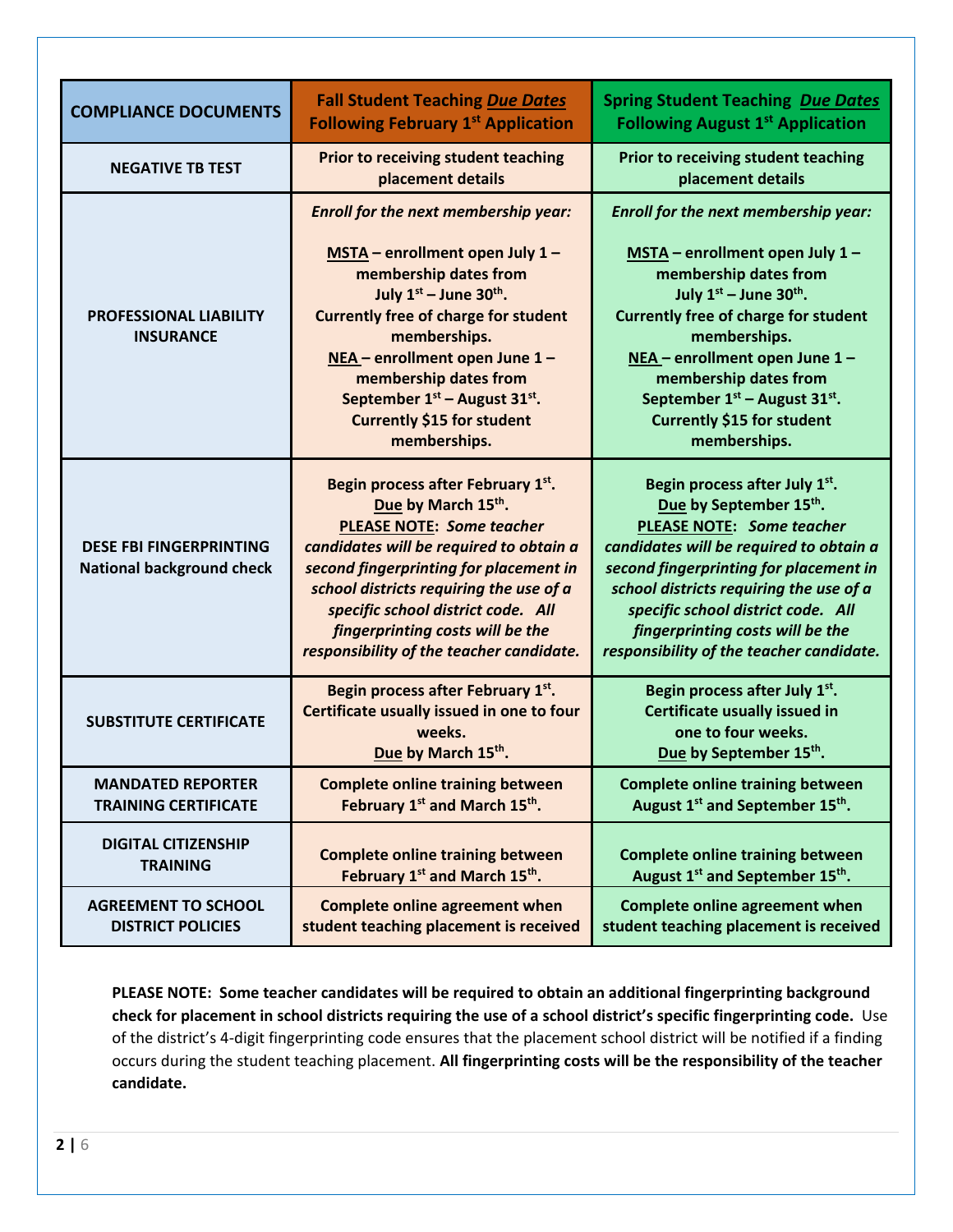\_\_\_\_ **Out of Area Student Teaching -** <https://www.missouristate.edu/professionaled/studentteaching/out-of-area-student-teaching.htm>

*Please note: Not all programs allow out of area placement. Programs which allow out of area placement will consider teacher candidates on an individual basis.*

- 1. Requesting an **Out of Area** (within Missouri) placement
	- Student teacher candidates placed outside the 24-county local area will be assessed an **additional \$450** for the entire semester at the beginning of the student teaching semester. This non-refundable fee is charged to the student's account and is used to pay the out of area University Supervisor. Appeals can be addressed to the **[College of Education](mailto:Education,%20College%20of%20%3cCollegeofEducation@MissouriState.edu%3e)**.
	- Depending on the area requested, additional charges may apply if customary supervisor expenses in the requested area exceed \$450. Additional charges may also apply if customary cooperating teacher expenses in the requested area exceed \$240. **All additional charges will be the responsibility of the student teacher candidate.**
- 2. Additional documents are required for out of area placement
- 3. Requesting an **Out of State** placement
	- Complete the *Request and Approval to Student Teach Out of State* form and meet with the student teacher candidate's department to obtain required approval.
	- Schedule a meeting with the Professional Education Services Placement office to discuss placement details and certification issues. **This should be done one year prior to student teaching.**
- 4. The out of area documents listed below should be submitted to **[OOAdocs@missouristate.edu](mailto:OOAdocs@missouristate.edu)** or Professional Education Services located in Hill Hall 212.

| <b>ADDITIONAL OUT OF AREA</b><br><b>DOCUMENTS</b>                                  | <b>Fall Student Teaching</b><br><b>Out of Area Due Dates</b><br><b>Following February 1st</b><br><b>Application</b> | <b>Spring Student Teaching</b><br><b>Out of Area Due Dates</b><br><b>Following August 1st</b><br><b>Application</b> |  |  |
|------------------------------------------------------------------------------------|---------------------------------------------------------------------------------------------------------------------|---------------------------------------------------------------------------------------------------------------------|--|--|
| <b>RESUME</b>                                                                      | Feb 1 - March 15                                                                                                    | <b>August 1 - September 15</b>                                                                                      |  |  |
| <b>PHILOSOPHY</b>                                                                  | Feb 1 - March 15                                                                                                    | <b>August 1 - September 15</b>                                                                                      |  |  |
| RECOMMENDATION LETTERS (3) - only<br>complete if required by placement<br>district | <b>Placement Coordinator will notify</b><br>teacher candidate if required                                           | <b>Placement Coordinator will notify</b><br>teacher candidate if required                                           |  |  |

#### **\_\_\_\_\_ Student Teaching as Teacher of Record -** <https://www.missouristate.edu/certification/teachofrecord.htm>

#### **Please note: The hiring school district must initiate this request, and the department must approve the request.**

When a school district requests to hire a student teacher candidate as the classroom teacher during student teaching, the procedure below must be followed:

- The following documentation must be submitted to the Professional Education Services Office in Hill Hall 212:
- o [School District Verification and Agreement to Hire Form](https://www.missouristate.edu/assets/efe/School_District_Verification_and_Agreement_to_Hire_Form.pdf) completed by the district.
- o A letter of request from the school principal detailing the reasons and rationale for the placement of a student teacher candidate as Teacher of Record
- $\circ$  A letter of request from the prospective student teacher candidate detailing a desire to enter into this agreement. This letter must include supporting evidence regarding the student's background, experiences, and personal attributes that would contribute to such an arrangement.
- o A letter of support from the Program Coordinator of the prospective student teacher's certification area

#### **\_\_\_\_\_ Register for Student Teaching Course(s)**

#### \_\_\_\_ **Diverse Placement**

It is understood that the student teaching placement location will be approved by the Program Coordinator of each program. All previous field experiences will be reviewed to verify that both a diverse placement and specified proficiencies for working with students with "diverse learning needs" have been completed. If these criteria have not been met, the student teaching placement will be in a diverse setting.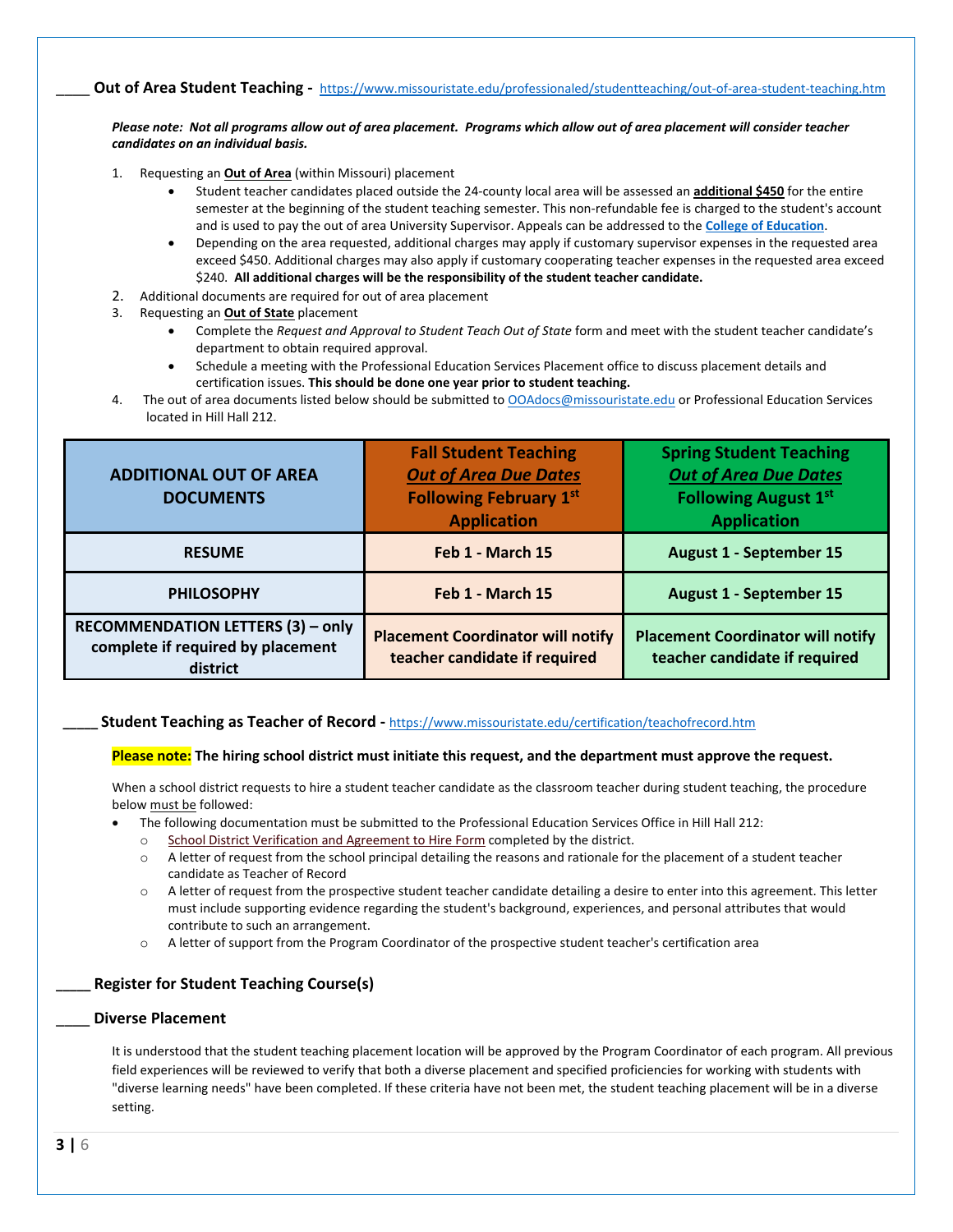### \_\_\_\_\_ **Communication**

- Expect **MSU Bearmail** communication from Professional Education Services office staff, DESE (Missouri Department of Elementary and Secondary Education), and the MSU program coordinator.
	- Emails from **John Reinert** will address missing or expiring required compliance documents.
	- Emails from **Professional Education Services office staff** will address student teaching.
	- Emails from **Kim Dubree** will address certification.
- **Name Badges** (optional)- **<https://www.missouristate.edu/professionaled/practicum/name-badges.htm>**
- **Name Changes** Contact the **[Registrar's office](https://www.missouristate.edu/registrar/studentchangeinfo.htm) [\(https://www.missouristate.edu/registrar/studentchangeinfo.htm\)](https://www.missouristate.edu/registrar/studentchangeinfo.htm)** to update personal information. Update the DESE profile through **<https://dese.mo.gov/educator-quality/certification/update-personaleducation-info>** .

\_\_\_\_ **Student Teaching Handbook - <https://www.missouristate.edu/ProfessionalEd/StudentTeaching/student-teaching-handbook.htm>**

The Student Teaching Handbook can be accessed online and is required for all student teaching courses. Teacher candidates must read, and agree to abide by, the contents of the Student Teaching Handbook in its entirety. It is understood that if the teacher candidate has questions about any provision of The Student Teaching Handbook, it is the teacher candidate's responsibility to contact the Program Coordinator and/or University Supervisor to ensure that all rights and obligations under The Student Teaching Handbook are understood.

#### \_\_\_\_ **Calendar**

Student teaching begins and ends with the MSU academic calendar. If the school district requests the teacher candidate to begin with the placement school's semester, the program must be consulted. If student teaching begins before the first day of MSU classes, the teacher candidate is still required to continue student teaching until the last day of MSU classes. During the semester, the teacher candidate will follow the calendar of the placement school district for holidays, professional development opportunities, and breaks scheduled by the placement school district. Some programs schedule required meetings throughout the semester, therefore you must consult your program before planning trips during scheduled district breaks.

#### \_\_\_\_ **Meetings**

The teacher candidate will be required to attend any meetings throughout the semester scheduled by the program and/or University Supervisor.

### \_\_\_\_ **Missouri Content Assessment (MoCA) – <https://dese.mo.gov/educator-quality/missouri-content-area-exams>**

- An attempt is required prior to student teaching some programs require MoCA to be passed prior to student teaching check with program coordinator.
- Consult with program coordinator regarding the best time to take the MoCA.
- Register for MoCA on the MEGA website through **[http://www.mo.nesinc.com](http://www.mo.nesinc.com/)**
- Costs will vary depending on MoCA(s) required. Additional Fees will apply for retake(s).

#### \_\_\_\_\_ **THE PLACEMENT PROCESS**

- **APPLICATIONS** All applications submitted by the deadline are reviewed approximately two weeks.
- **APPROVAL** Program coordinators review and approve submitted applications and placement requests selected on the application. *Please note: Not all programs allow out of area placement. Programs which allow out of area placement will consider candidates on an individual basis.* All coursework and prerequisites must be completed before student teaching begins. Approval process approximately two weeks.
- **CONTACTING DISTRICTS** Placement requests are emailed to districts in the areas listed on the application, if that location has been approved by the teacher candidate's program. The Professional Education Services office waits for a response from the district(s). If the response is "no", the process begins again until a placement is confirmed. Placement process - up to 8 - 12 weeks.
- **NOTIFICATION OF PLACEMENT** If all Compliance Documents have been submitted and are valid and current through the last day of student teaching, the teacher candidate will be notified when a placement has been confirmed. Placement information will be provided via MSU Bearmail. This is a 'no reply' email which may go to junk mail or clutter. This notification includes finalized placement details including location and cooperating teacher contact information.
- Teacher candidates are required to contact the cooperating teacher immediately to arrange a time to meet prior to the beginning of student teaching.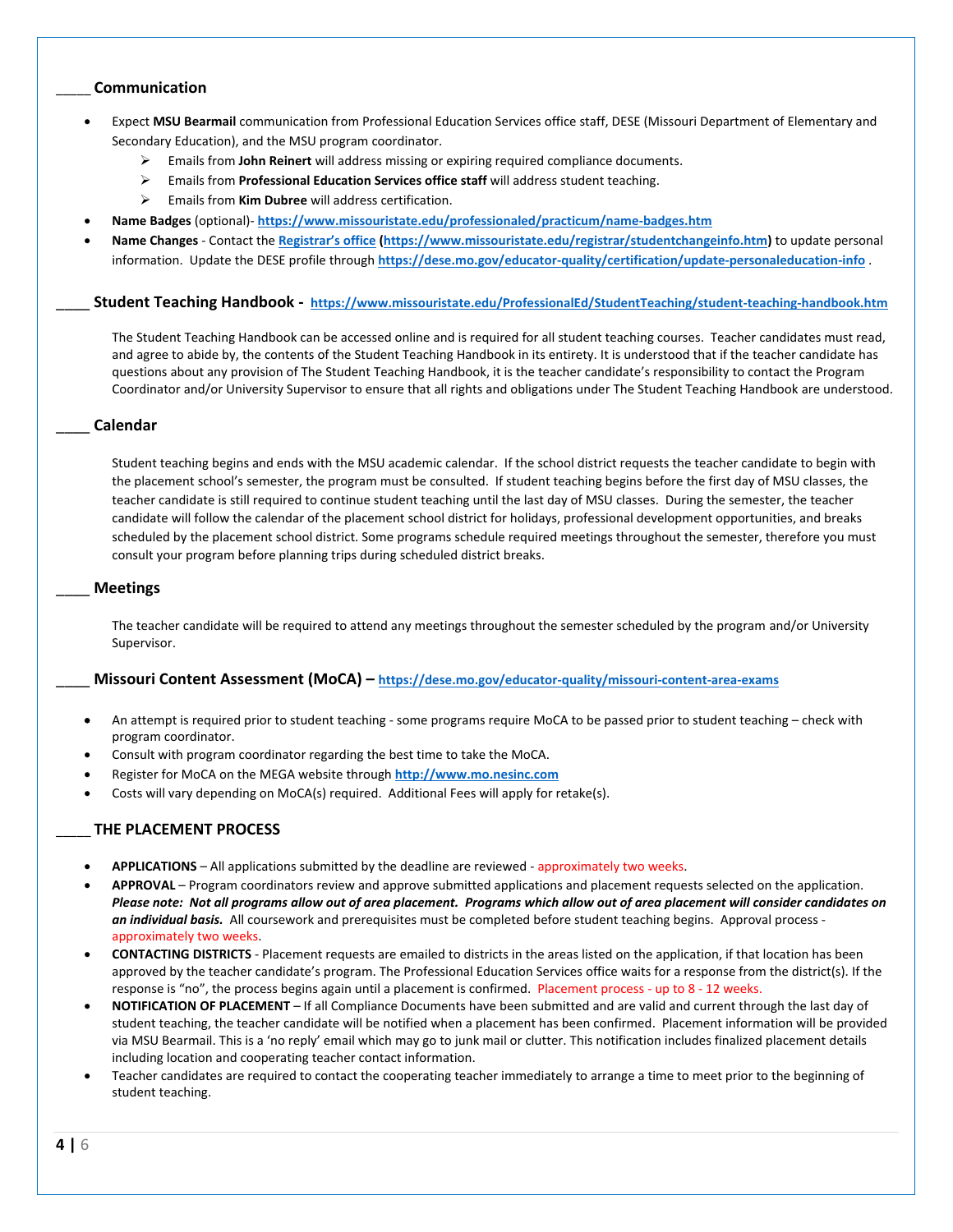- $\triangleright$  Some school districts require additional paperwork which must be submitted directly to those school districts. Teacher candidates placed in those school districts will be notified by the district regarding designated deadlines for submitting this paperwork.
- **Some teacher candidates will be required to obtain an additional fingerprinting background check for placement in school districts requiring the use of a school district's specific fingerprinting code.** Use of the district's 4-digit fingerprinting code ensures that the placement school district will be notified if a finding occurs during the student teaching placement. **All fingerprinting costs will be the responsibility of the teacher candidate.**
- **A Family Care Safety Registry (FCSR) background check is required by some school districts. Registration information for an FCSR background check can be accessed throug[h https://health.mo.gov/safety/fcsr/](https://health.mo.gov/safety/fcsr/) .**
- $\triangleright$  When a University Supervisor has been assigned, the supervisor's contact information will be emailed to the teacher candidate via MSU Bearmail.

### \_\_\_\_\_ **University Exit Exam - <https://www.missouristate.edu/assessment/exitexam.htm>**

The University Exit Exam is a graduation requirement for all undergraduate students at Missouri State University. It should be completed during the final semester.

### \_\_\_\_\_ **Apply for Graduation and review commencement details - <https://www.missouristate.edu/commencement/>**

Submit application for graduation as soon as registration is complete for student teaching courses. This is imperative, because a list is generated from graduation applicants which enables the Professional Education Certification office to identify those eligible for certification. Access the application for graduation through My Missouri State  $\rightarrow$  Student  $\rightarrow$  My Graduation Path (on the right)  $\rightarrow$ Graduation Application and Status Review.

### \_\_\_\_\_ **Certification Process**

- At mid-term Teacher candidates will receive an email from the MSU Professional Education Certification office which instructs candidates to WAIT to apply for an Initial Teaching Certificate. Another email will be sent approximately two weeks prior to the end of student teaching with instructions to apply for certification.
- During the last 2 weeks of student teaching
	- o Apply for Initial Teaching Certificate via the DESE profile. **Do not apply prior to 2 weeks before the end of student teaching, or the application may be returned.**
		- $\checkmark$  Access the Professional Education Certification office webpage through **<http://www.missouristate.edu/certification/certapp.htm>**
		- $\checkmark$  Click on "Initial Professional Certificate"
		- Follow the instructions on that link to complete this application
		- $\checkmark$  Only click "Submit" ONCE. Do not submit multiple applications. They will be returned.

**PLEASE NOTE:** When completing the application, do NOT edit the education section and the institutions attended. Nothing needs to be completed in the education section as it will be completed by the Professional Education Certification office at the time of recommendation. Changing the academic record at this point could delay certification. **Do NOT send any transcripts to DESE. All transfer transcripts have already been sent to DESE by the Professional Education Certification office, and final MSU transcripts will be sent upon graduation.**

- Complete 4 surveys emailed to teacher candidates for completion in the last few weeks of student teaching
	- 1. Evaluation of University Supervisor
	- 2. Evaluation of Professional Education Services (PES) office
	- 3. Program Completer Follow-up form
	- 4. Exit Survey
- After degrees are conferred and certification requirements are verified, the MSU Professional Education Certification office will recommend teacher candidates to DESE for certification. This process could take up to 8 weeks.
- After the Professional Education Certification office recommends teacher candidates to DESE, it could take up to 4 6 weeks for DESE to issue the certificate.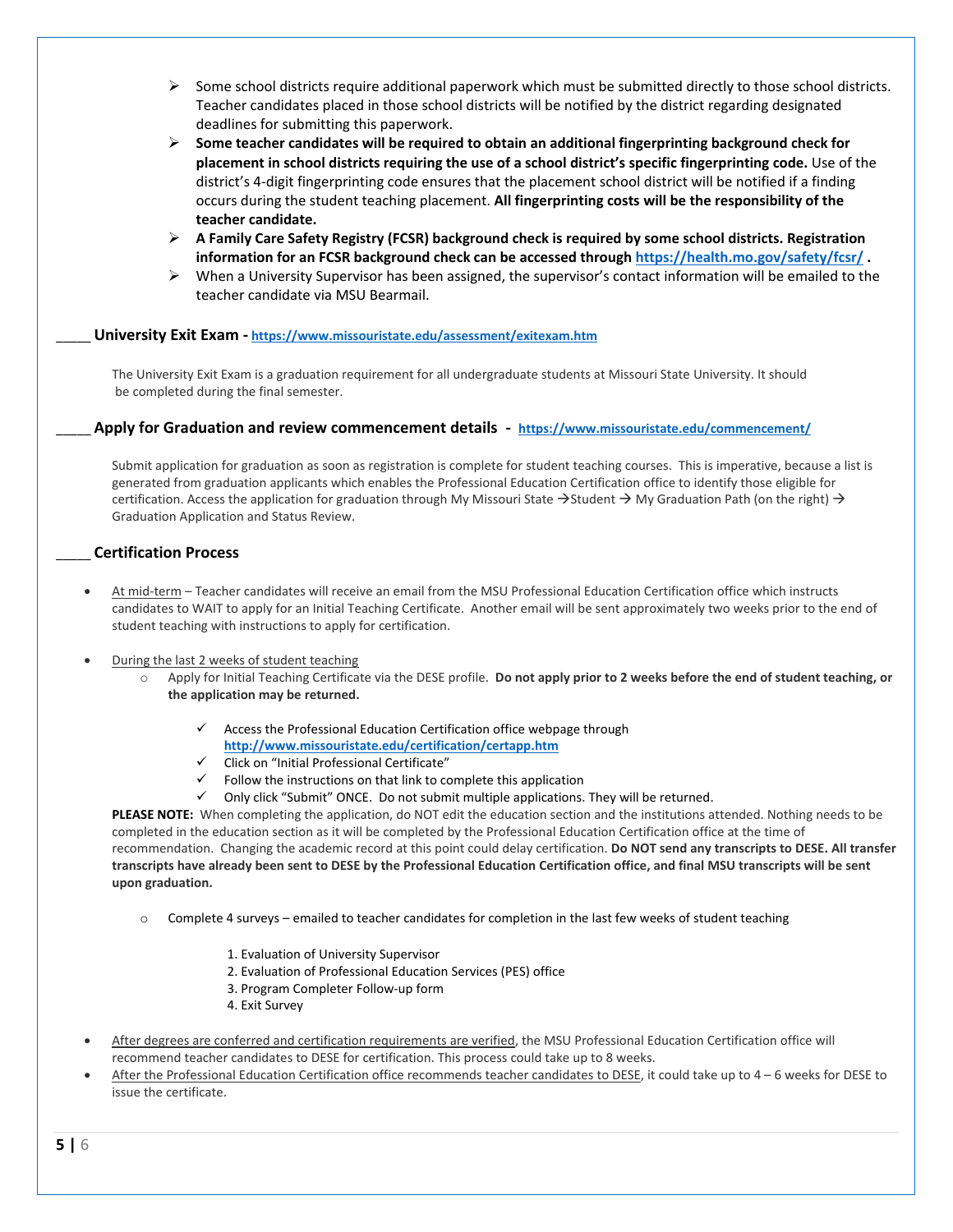- $\checkmark$  NOTE: The DESE FBI fingerprinting background clearance must be valid at the time DESE issues a certificate. If the DESE FBI fingerprinting background clearance is not valid at the time of certification, DESE will require a new FBI fingerprinting background check for certification.
- The status of the certificate can be checked on the DESE profile.

# \_\_\_\_ **Other Information**

- The student teaching schedule follows the daily and weekly schedule of the cooperating teacher.
- **Share Emergency Contact Information** Provide Emergency Contact information to the placement school so this information will be available to the building principal, cooperating teacher, and school nurse in the event of an emergency.
- Additional information will be posted on Blackboard and emailed via MSU Bearmail throughout the semester.
- The student teacher candidate's MSU account will reflect a **student teaching fee of \$350.00 per semester**. Out of Area placement requires additional fee. Refer to Out of Area section on page 3.
- Other questions may be answered by reviewing the **[Student Teaching Information and Resources](https://www.missouristate.edu/professionaled/studentteaching/)** webpage or by contacting the **[Professional Education Services](https://www.missouristate.edu/professionaled/)** office by phone, email, or visit.